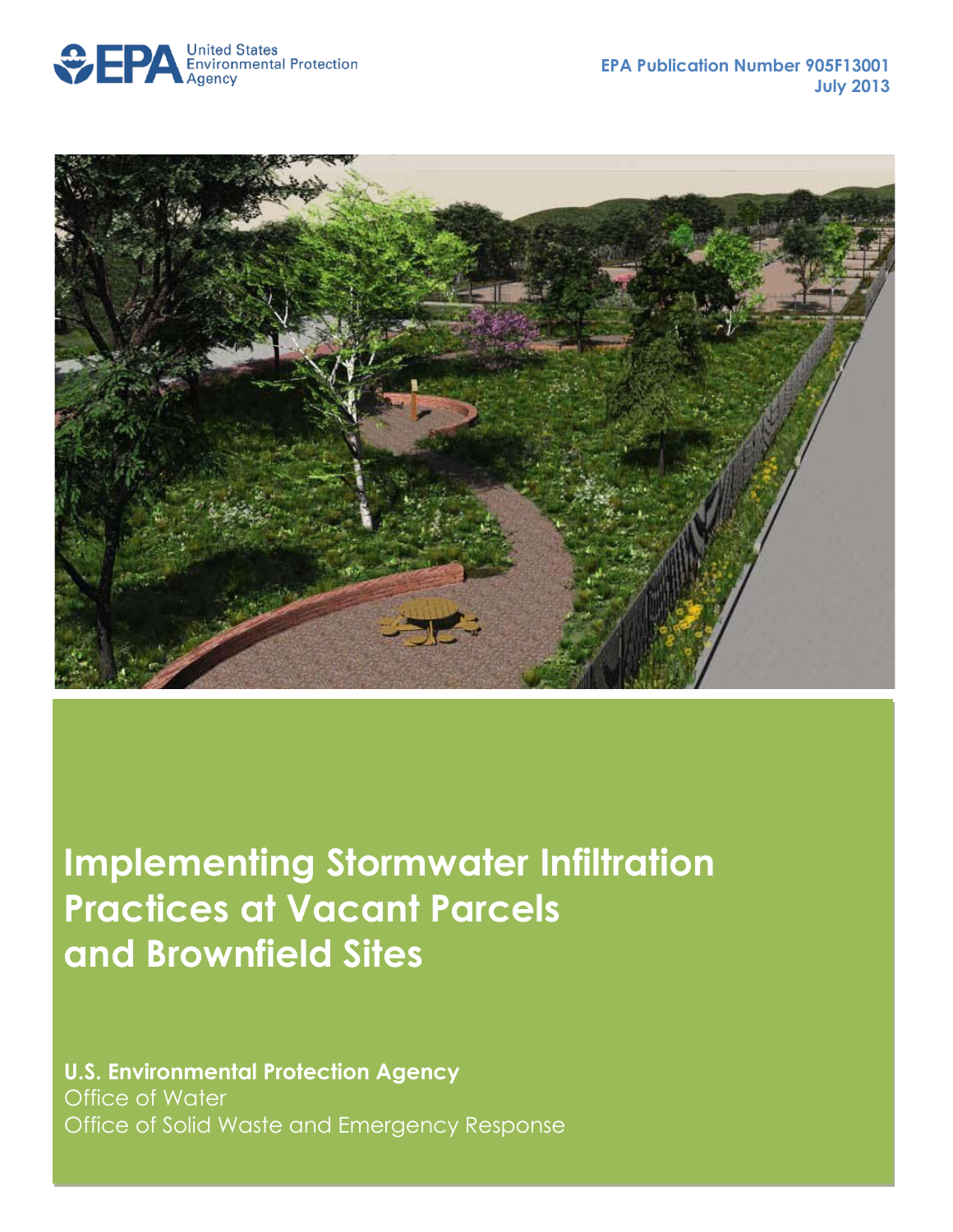## **Introduction**

This document presents information to assist communities, developers, and other stakeholders in determining the appropriateness of implementing stormwater management practices that promote infiltration at vacant parcels and brownfield sites.

A brownfield is a property where redevelopment or reuse may be complicated by the presence (or likely presence) of contamination. Vacant parcels may also be brownfield sites depending upon their prior use. Redevelopment of brownfield properties is often conducted using approaches that are specifically designed to reduce or eliminate the human and ecological health risks associated with these substances. Common risks associated with brownfield sites include:

| <b>Risk To</b>                      | <b>Resulting From</b>                    |
|-------------------------------------|------------------------------------------|
| Human health                        | Direct contact, inhalation, or ingestion |
| Groundwater                         | Leaching of a contaminant(s)             |
| Nearby surface waters or ecosystems | Runoff from the site which has picked up |
|                                     | contaminants due to leaching or erosion  |

Strategies for reducing or eliminating these risks can include removing contaminated soil or waste materials, treating soils on site, placing a cap or barrier over contaminated areas, bioremediation, or monitored natural attenuation.

Many urban and suburban communities are required to develop municipal stormwater management programs to control the discharge of pollutants from their separate stormwater and sewer systems. These municipal stormwater programs typically require new development and redevelopment projects to implement best management practices (BMPs) that reduce pollutant discharges and control stormwater runoff. The specific requirements for each stormwater program can vary, but many programs require or encourage development projects to address stormwater runoff through controls that either infiltrate stormwater prior to its runoff from a property or provide for the detention and treatment of the stormwater before it is discharged.

Communities seeking to implement sustainable stormwater management frequently use rain gardens, bioswales, permeable pavement and other practices, often referred to as *green infrastructure*, to manage runoff. These stormwater infiltration practices often allow accumulated runoff water to percolate into the subsoil which reduces stormwater runoff. Projects that infiltrate stormwater runoff on-site can provide multiple benefits, including decreased stormwater infrastructure costs, increased groundwater recharge, and decreased pollutant loads in stormwater runoff.

Vacant or under-utilized parcels may appear to be promising places to locate stormwater infiltration practices. However, it is important to reconcile the goal of sustainably managing stormwater with brownfield site considerations. Infiltrating stormwater at sites where there are contaminants present may mobilize the contaminants and increase the potential for groundwater contamination.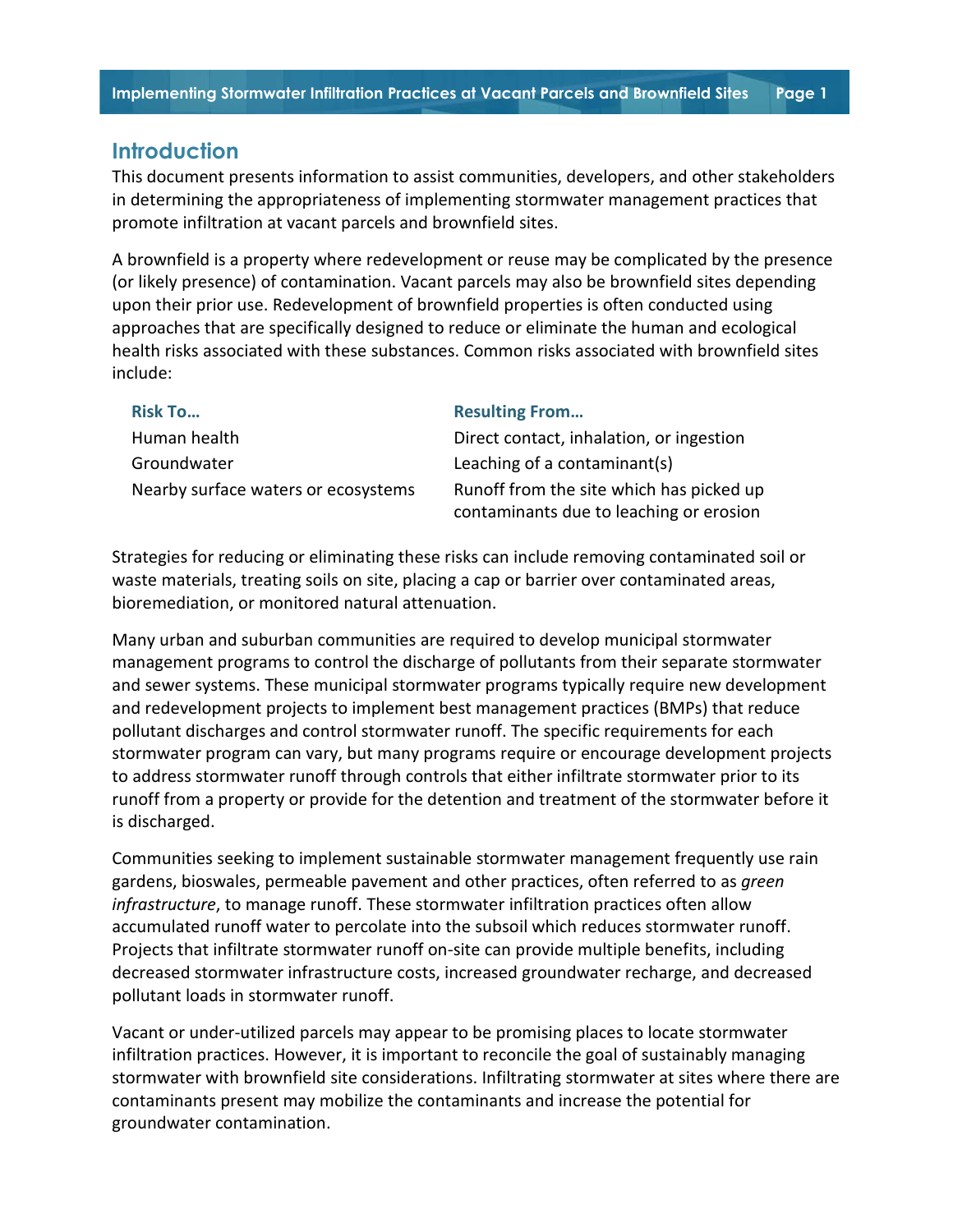This document was developed to assist communities, developers and stakeholders in making decisions about whether to implement green infrastructure infiltration practices at brownfield sites. With careful site analysis and planning, decision-makers can plan for stormwater management practices which promote the infiltration of stormwater while minimizing the potential for mobilizing contaminants.

# **Stormwater Management Approaches**

Stormwater management practices are typically intended to capture, convey (through ditches or sewers) and in some cases treat stormwater which runs off of roads, parking lots, rooftops, and other impervious surfaces or areas of active construction in an urban or suburban area. Stormwater practices may also include storing wet weather flows, for example in a detention basin, to help prevent localized flooding. In addition, stormwater management approaches may

include green infrastructure practices to trap pollutants and reduce the amount of stormwater to be conveyed and discharged.

Successful implementation of stormwater management and infiltration practices at brownfield sites requires careful planning; stormwater management planning and implementation should be integrated with site investigations, state approvals, the selection of clean-up approaches and techniques, and the design and engineering of site improvements. The safe implementation of stormwater infiltration needs to be considered during the early



*Installation of a subsurface stormwater storage and infiltration gallery.*

phases of planning for site redevelopment. Locating infiltration practices so that they do not mobilize contaminants requires a collaborative effort by team members responsible for delineating and defining the contamination, remedial engineering, site planning, and site design.

# **When is a vacant parcel or infill redevelopment site a "brownfield," where contamination issues need to be considered?**

There are a number of simple approaches to determine if a property could be characterized as a brownfield site. The history of prior use is a good indicator of brownfield potential. Prior land uses and the types of activities that took place on the site are often good predictors of whether there will be contaminants and/or waste materials in the soil that could complicate the redevelopment and reuse of the site. The following graphic illustrates the general relationship between property use/site history and the associated probability of contamination.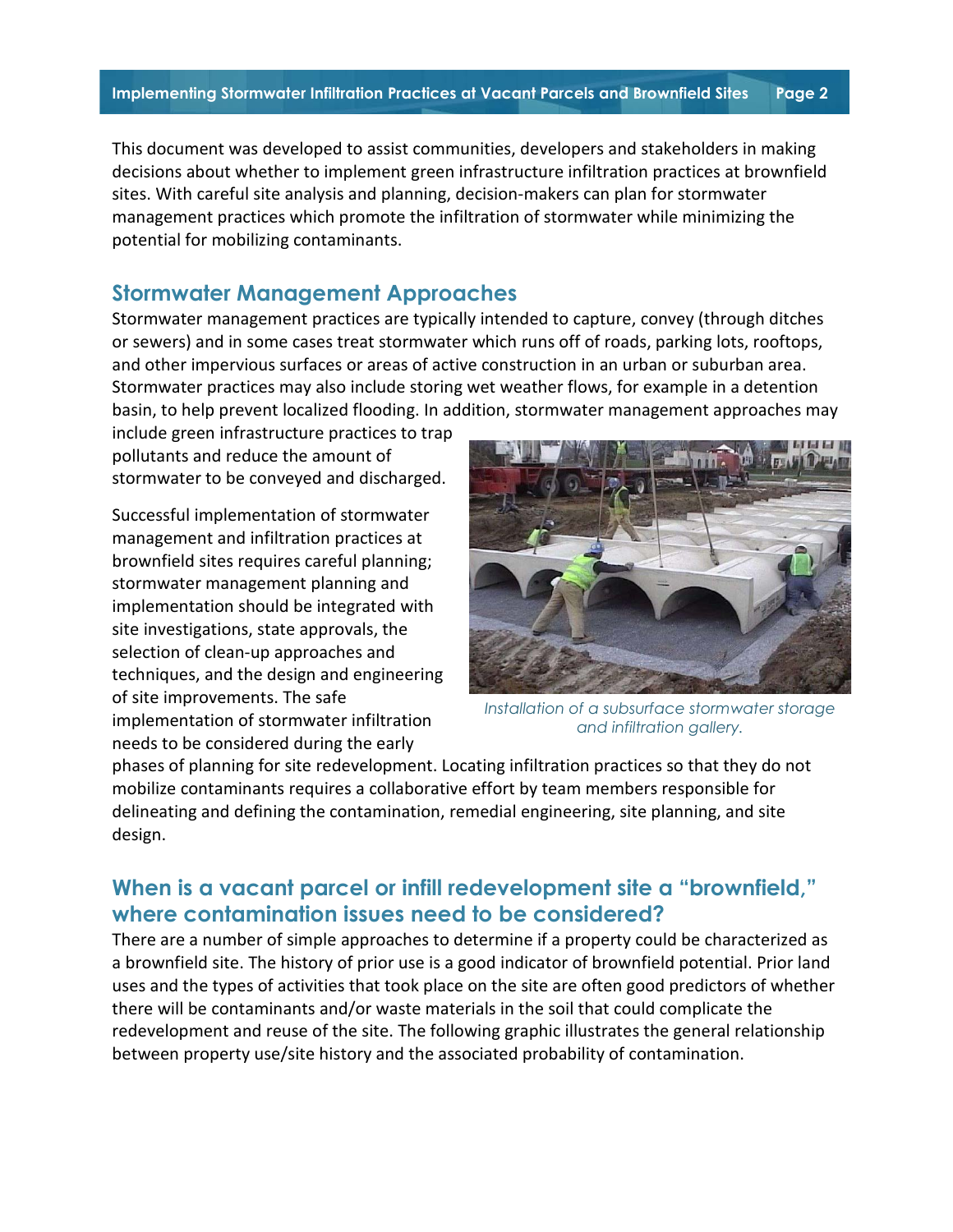**Implementing Stormwater Infiltration Practices at Vacant Parcels and Brownfield Sites Page 3** 

**Low Probability of a contaminated site High Probability of a contaminated site**

**Park - Farm - Residential - Retail - Commercial - Service Station/Dry Cleaners - Industrial** *Past and Present Property Use*

Note that while the graphic shows the relative probability that there will be contamination at a site, each site needs to be considered individually. For example, some land presently used as park space may have had a different land use in the past. Farming areas may have past pesticide use or farm waste management issues. A residential lot may have an old oil tank buried in the yard or area where trash was burned.

Prior uses of a property can and should be identified from a review of records such as current and past zoning requirements, title search results, and deed records. Environmental records related to a specific location (address or area) can be obtained from the interactive EnviroMapper web site [\(http://www.epa.gov/emefdata/em4ef.home\)](http://www.epa.gov/emefdata/em4ef.home) maintained by the

U.S. EPA. The EnviroMapper web site provides access to several U.S. EPA databases to provide information about environmental activities that may affect air, water, and land anywhere in the United States. Maps depicting the locations of environmental events, contamination, or other concerns also can be generated. Many states also have environmental records databases that can provide information regarding potential contamination at particular properties.



*A vent for an underground storage tank is an indication that the tank is still present.*

A visit to the property can provide information regarding past use and the potential for the property to be impacted by environmental contamination. Certain features at a property may be indicators of potential contamination including the presence of:

- Underground storage tank vents or fill ports.
- Monitoring wells.
- Soil piles covered with plastic sheeting or tarps.
- Staining of soils and/or dead vegetation.
- Excavations that are not backfilled with clean material.

At some properties, contaminated debris may remain from previously demolished buildings. In such cases, it is important to obtain records from the demolition to determine if environmental hazards, such as fuel oil tanks or lead based paint, were removed prior to the building demolition.

*The identification of the location and size of the area where compound concentrations represent an unacceptable risk is crucial to the planning of stormwater management practices.*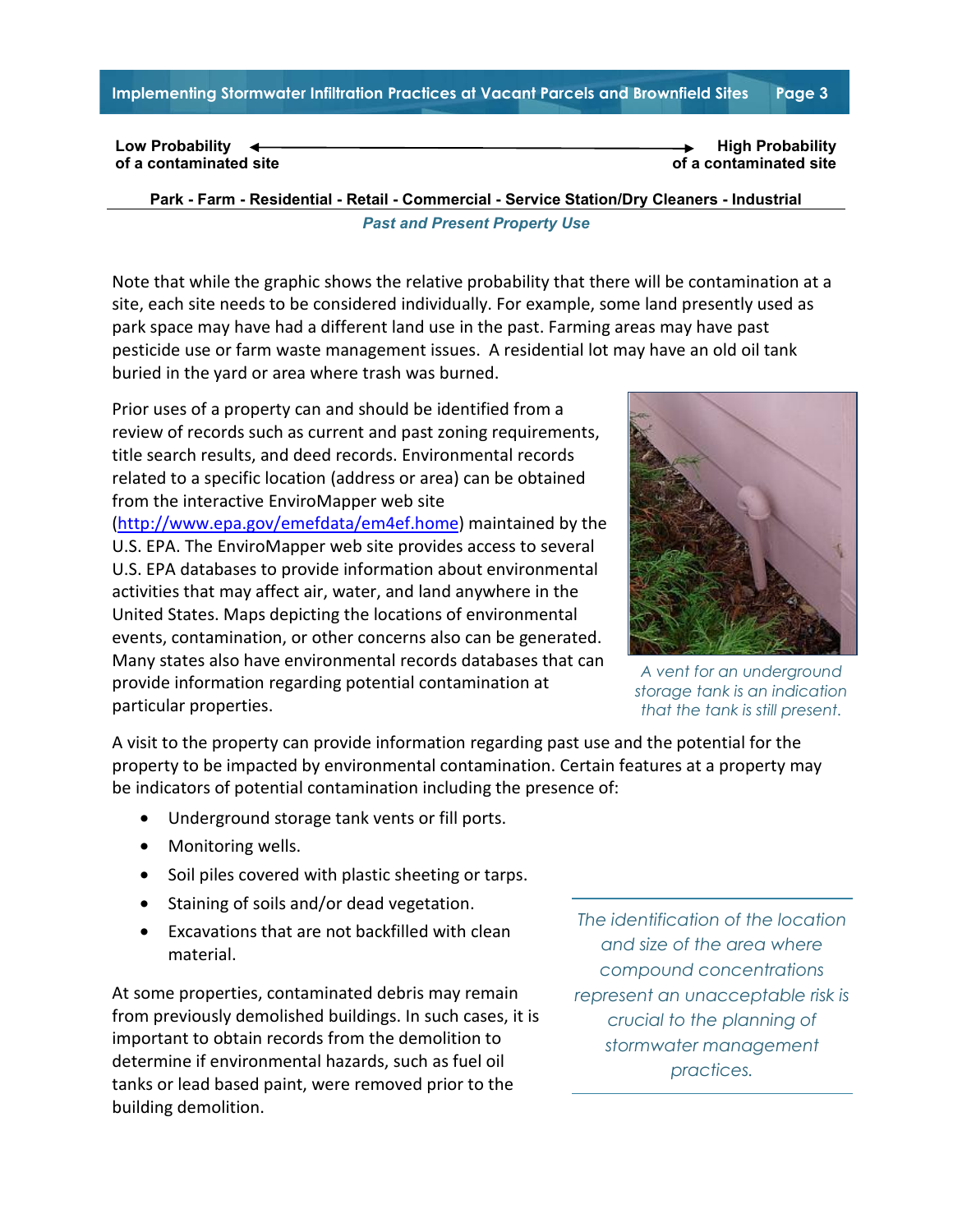The site factors discussed above are typically considered as part of a site investigation (Phase I and II Environmental Site Assessments) carried out to confirm if the property is impacted from a prior use(s) or otherwise potentially contaminated.

## **Importance of Site Characterization**

Prior to the initiation of any brownfield site reuse or redevelopment, a site investigation will normally be conducted to obtain information regarding the property's potential contamination. Knowledge regarding any potential contamination is needed to plan for any potential remediation, to make the property safe for occupation, and to address environmental and possible ecological concerns in a safe and cost-effective manner. Lenders, insurers and State and federal environmental regulations often require an environmental investigation of a commercial property at the time of property transfer to identify potential contamination and the potential environmental and health impacts from any contamination. Environmental investigations are normally conducted in the following stages:

| <b>Phase I Environmental Site</b><br><b>Assessment</b>  | Commonly includes the identification of environmental<br>concerns through a visual examination of the property,<br>acquisition and review of historic environmental records and<br>property use information, property ownership and lien records,<br>historic aerial photographs, and other records related to the<br>prior use and ownership of the property.                                                                                                                                                                                   |
|---------------------------------------------------------|--------------------------------------------------------------------------------------------------------------------------------------------------------------------------------------------------------------------------------------------------------------------------------------------------------------------------------------------------------------------------------------------------------------------------------------------------------------------------------------------------------------------------------------------------|
| <b>Phase II Environmental Site</b><br><b>Assessment</b> | Conducted to determine if the information and potential<br>conditions identified in Phase I are evidence of contamination<br>and if such conditions create an environmental impact. This<br>phase can include soil borings or test pits to collect samples of<br>surface and subsurface soils for laboratory analysis. Monitoring<br>wells can be installed to collect groundwater samples for<br>laboratory analysis. Environmental impacts are characterized by<br>size and depth through sampling of subsurface materials and<br>groundwater. |
| <b>Supplemental Site</b><br><b>Assessment</b>           | If contaminant concentrations identified during Phase II<br>represent an unacceptable risk, a supplemental site assessment<br>is needed to identify the horizontal and vertical extent of<br>contamination. Once identified, risks can be further evaluated<br>along with remedial approaches for site construction to reduce<br>risks to an acceptable level.                                                                                                                                                                                   |

Environmental conditions at brownfield properties need to be well-understood to ensure any necessary cleanup meets environmental regulatory requirements and to effectively design remedial efforts (if needed). The identification of the location and size of the area where contaminant concentrations represent an unacceptable risk is crucial to the planning of stormwater BMPs. Project stakeholders, regulators and designers need to have access to and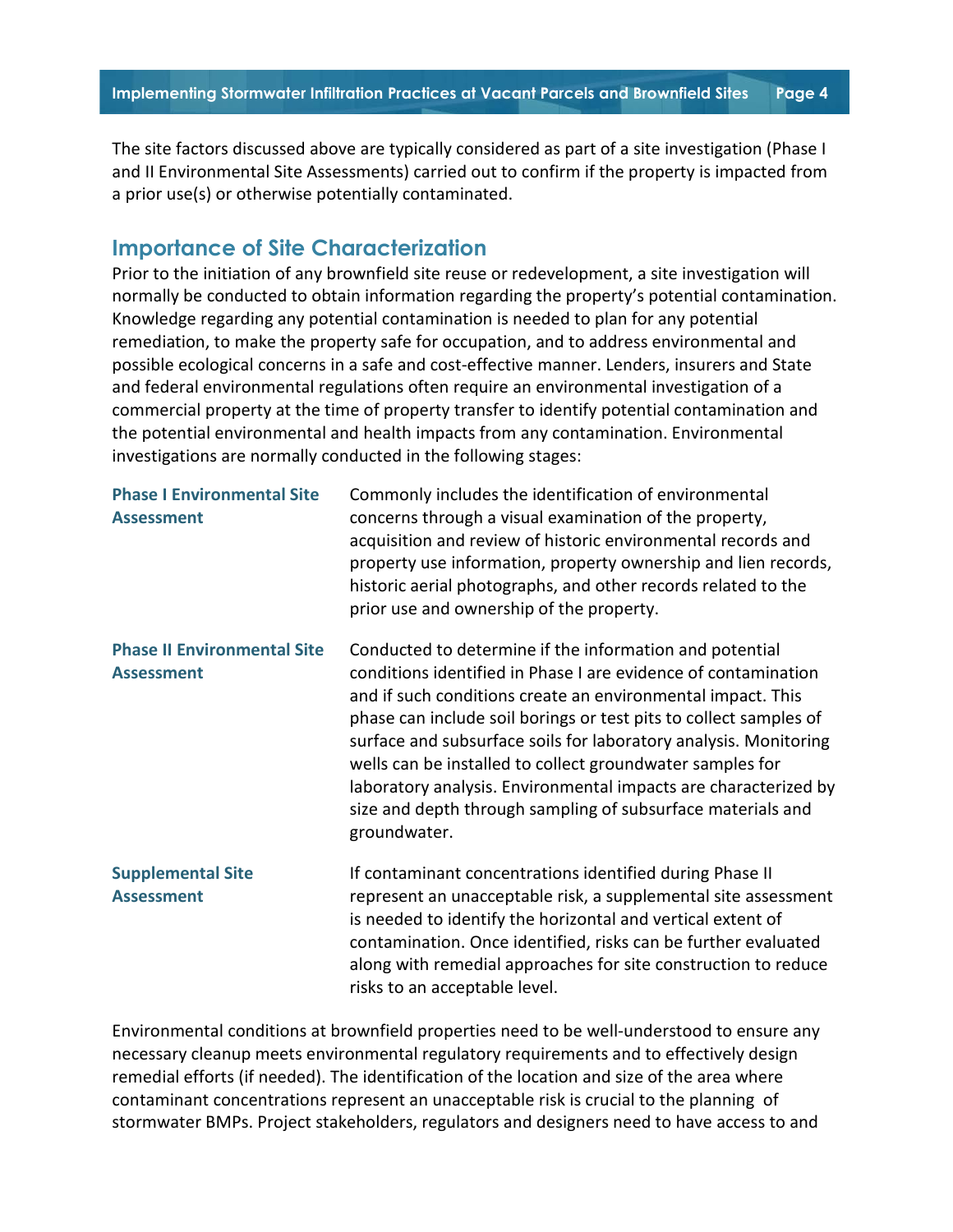evaluate this information in order to plan which stormwater management practices can be placed at a site.

## **Is Infiltration Appropriate?**

Stormwater management approaches that include infiltration need to be carefully evaluated when being considered for a brownfield site, or potentially contaminated property. The following questions can be used to help determine if infiltration or other stormwater management approaches are appropriate for a specific brownfield property. To summarize key steps in the decision-making process, a decision tree is presented near the end of this document. A detailed environmental site investigation, as described above, should be completed to identify the location, limits and contaminants in soil and groundwater so the questions below can be answered and the decision tree can be used effectively.

## **1. Is a LNAPL, DNAPL, biodegradable waste, or leachable contaminant source present at the site?**

A light non-aqueous phase liquid (LNAPL) is a liquid that has a density less than water, allowing it to float on groundwater (e.g., diesel fuel). A dense non-aqueous phase liquid (DNAPL) is denser than water, allowing it to sink or move downward through the groundwater table (e.g., tetrachloroethylene). LNAPLs and DNAPLs are considered substances that tend to flow though subsurface soils and are often the source of soil or groundwater impacts at a brownfield site. Because LNAPLs and DNAPLs are independently mobile and can produce multiple hazards, the use of infiltration or stormwater management practices in close proximity to LNAPLs or DNAPL contaminated areas should generally not be considered. Areas of the site that do not contain LNAPL or DNAPL can be considered for infiltration only if the proposed infiltration will not move or spread the LNAPL or DNAPL. More information concerning LNAPLs can be found at:



*Illustration of a release from a gasoline storage tank with LNAPL floating on the groundwater table.*

[http://www.epa.gov/wastes/hazard/correctiveaction/curriculum/download/lnapl.pdf.](http://www.epa.gov/wastes/hazard/correctiveaction/curriculum/download/lnapl.pdf)

U.S. EPA has developed a Synthetic Precipitation Leaching Procedure (SPLP) (USEPA Method 1312) to simulate the leaching of compounds from contaminated soil and certain wastes as a result of precipitation infiltrating the ground surface. The SPLP test can be conducted on samples of soil or other materials from a brownfield site (e.g., debris). A defined amount of the material is mixed with laboratory grade water in a rotary agitator for a period of 18 hours. At the end of mixing, the water portion of the mixture is extracted for laboratory analysis to identify the resulting concentration in the leachate. These leachate concentrations or SPLP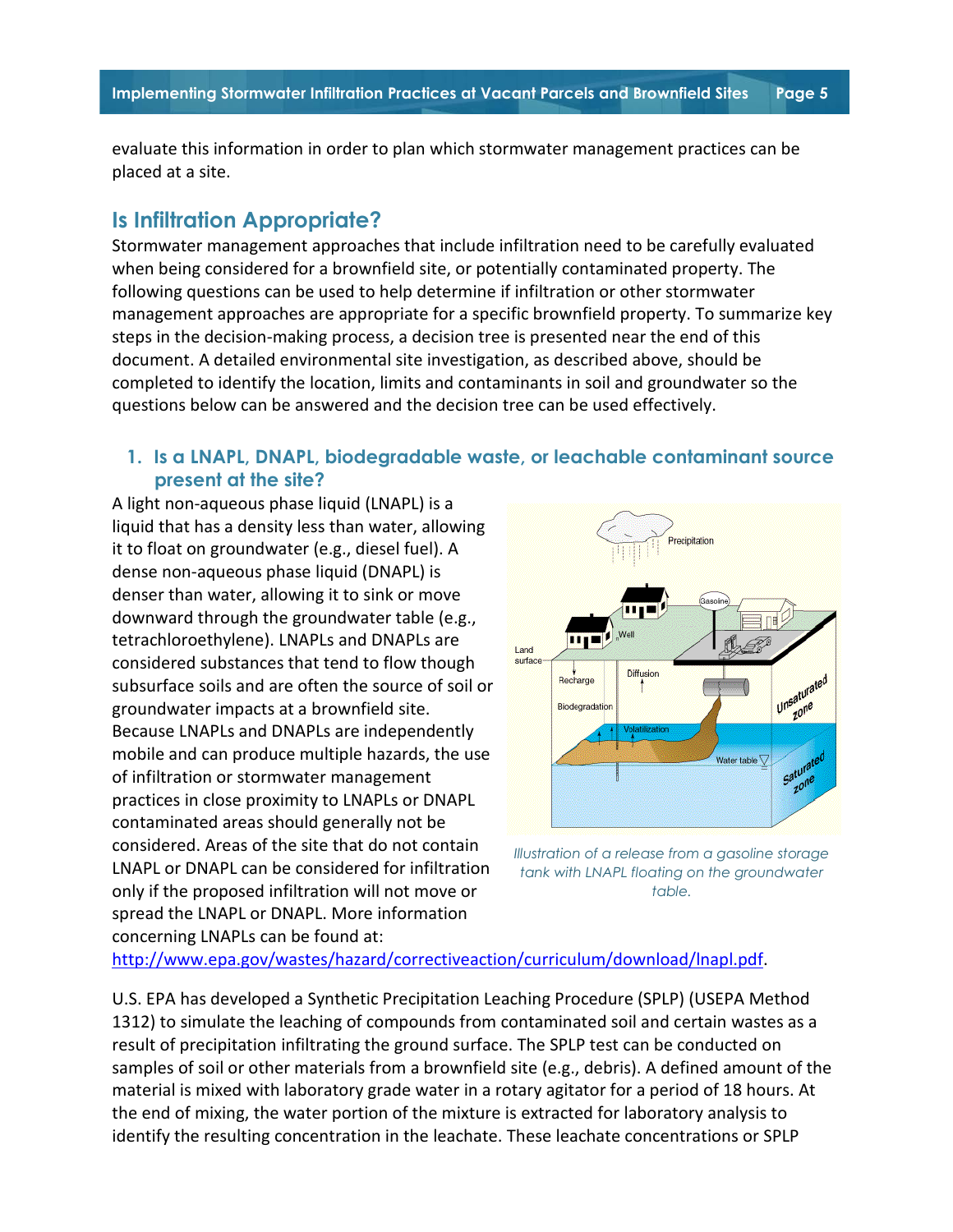results are then compared to groundwater quality, surface water quality or to applicable site specific clean-up standards (compound concentrations that represent acceptable risk). If the SPLP result identifies compound concentrations in the leachate that are less than the clean-up standard, stormwater most likely can be infiltrated through the material as long as there were sufficient SPLP tests to properly characterize the material from a leachability standpoint.

Contaminants that are leachable or water soluble generally present relatively greater risks as compared with some other categories of contaminants, because the contaminants can be mobilized relatively easily through the soil from infiltrating stormwater and impact groundwater. Other contaminants, such as many metals, can bind to the soil and may be less likely to be mobilized by infiltrating stormwater. In considering whether infiltration practices are appropriate at a particular site, the nature of the contaminants present should be evaluated to assess if the contaminants are likely to be mobilized by the water moving through the soil. If there are leachable or water soluble contaminants present on a site, it is usually not advisable to locate infiltration practices over or near the contaminated areas. Volatile organic compounds, phenols, and herbicides are classes of compounds that are often highly water soluble.

Biodegradable waste materials (e.g., garbage) often produce gases and leachates that impact soil and groundwater. The rate in which leachates and gases are produced from biodegradable materials often is increased by the application of water. Therefore, stormwater management practices that promote infiltration are generally not advisable at sites where there are biodegradable materials in the ground.

Remedial measures are often planned at brownfield sites to prevent leachable or water soluble contaminants from spreading and impacting groundwater and/or surface waters. A common approach is to apply an impervious cap over the contaminated area. Other approaches include using the building footprint or impervious areas such as parking lots to prevent infiltration. Also, vertical barriers can be installed to prevent lateral groundwater flow and spreading leachable or water soluble compounds. If these or other remedial measures are planned, infiltration practices should only be considered if they do not negatively impact the operation of remedial measures proposed for the site (see question 5, below).

## **2. Is groundwater beneath the property impacted or could it become impacted?**

Decisions regarding the appropriateness of implementing infiltration practices at a brownfield site must take into account if there are contaminants present on the site (question 1) and whether the groundwater beneath the site is contaminated. In some cases, groundwater under a site can be contaminated, even if those contaminants are not present on the site. This can happen for example when activities or site conditions at an upgradient property caused the groundwater to become contaminated.

Generally speaking, if the groundwater beneath a site is known to be contaminated, it is not a good idea to implement infiltration practices at the site. The movement of contaminants in groundwater can be accelerated by an infiltration practice potentially resulting in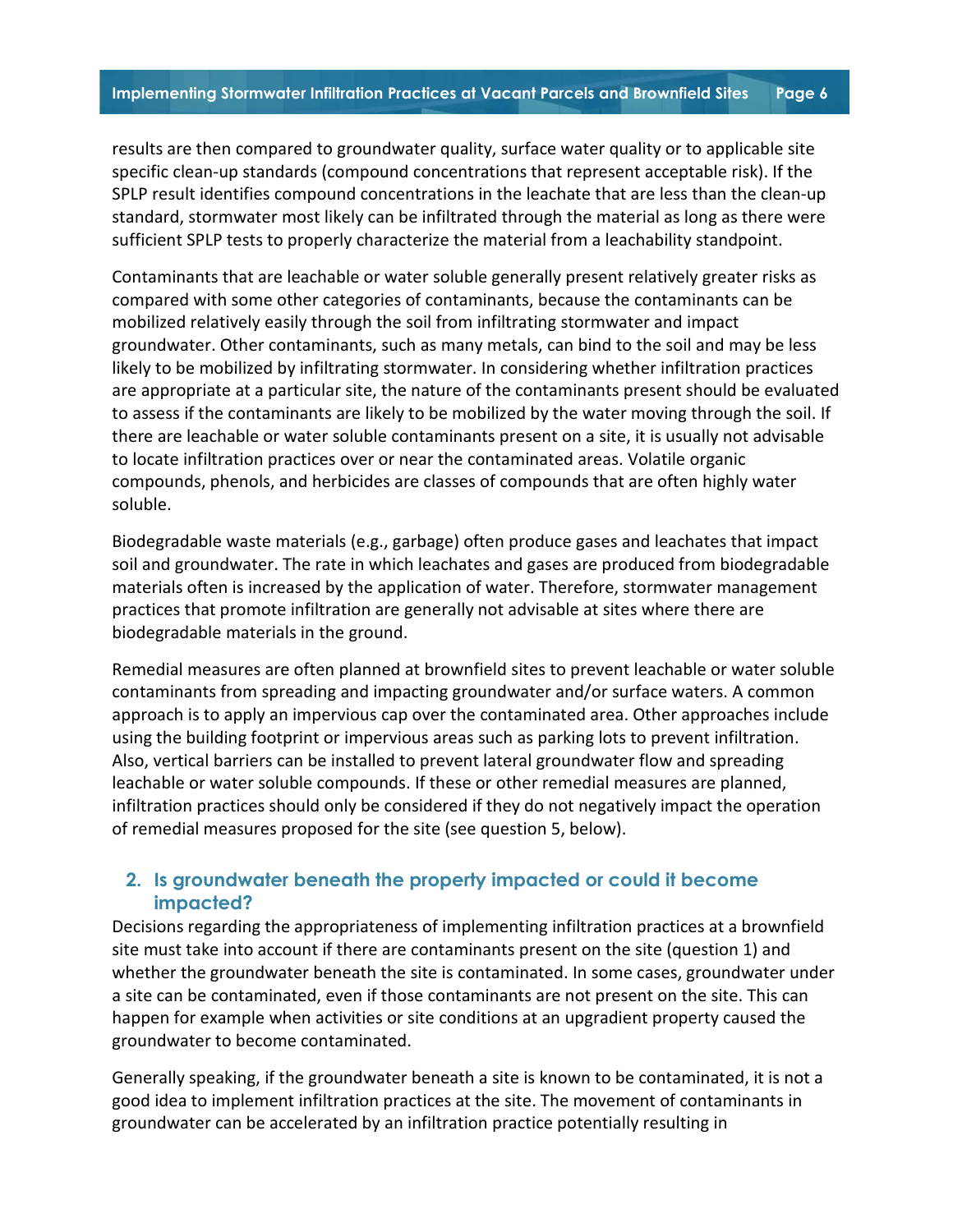environmental impacts to neighboring properties. However, there could be situations where infiltration practices can be implemented, depending upon the specific circumstances, including the compounds and concentrations present in a groundwater plume. An example might be a situation where natural attenuation has been selected as the appropriate strategy for dealing with a groundwater plume with a low concentration of contaminants where there is little potential for off-site migration. Relatively clean rain water infiltrating down to the groundwater may have the effect of speeding up the natural attenuation process.

Following is a specific example when it could be a good idea to implement stormwater infiltration practices even though there is identified groundwater contamination in the area:

*Stakeholders from a watershed partnership met with agency and city staff for an update on the cleanup of the Superfund sites, an area-wide groundwater problem that covers many square miles in the watershed. In response to questions about the impacts stormwater infiltration could have on the ongoing Superfund cleanup, Superfund and city staff pointed out that in some areas of the watershed stormwater infiltration and the resulting acceleration of pollutant mobilization would be beneficial for the groundwater cleanup if the pollutants are mobilized within the zone of influence of extraction wells used for groundwater remediation.*

Close coordination between those considering infiltration projects and those managing the groundwater remediation is necessary to determine if/when an infiltration project may be beneficial. Situations where infiltration could aid in the remediation of certain contaminants in some environments should be discussed with EPA and/or the state remediation program.

When evaluating a site to determine if stormwater infiltration practices may be appropriate, it is important to consider whether or not groundwater is contaminated on an adjacent property and whether that property is located upgradient from the parcel where green infrastructure is being considered. Contamination from an upgradient property may eventually travel to the parcel. Decisions about whether to infiltrate stormwater when there is known groundwater contamination in the area should be made carefully on a case-by-case basis, taking into account the type of contaminants and whether infiltrating stormwater will affect environmental or human health risks.

Other appropriate stormwater practices can be designed that provide filtration (treatment) benefits and promote evapotranspiration, but not allow for infiltration. This topic is further discussed in the section below titled, "Stormwater Management without Infiltration."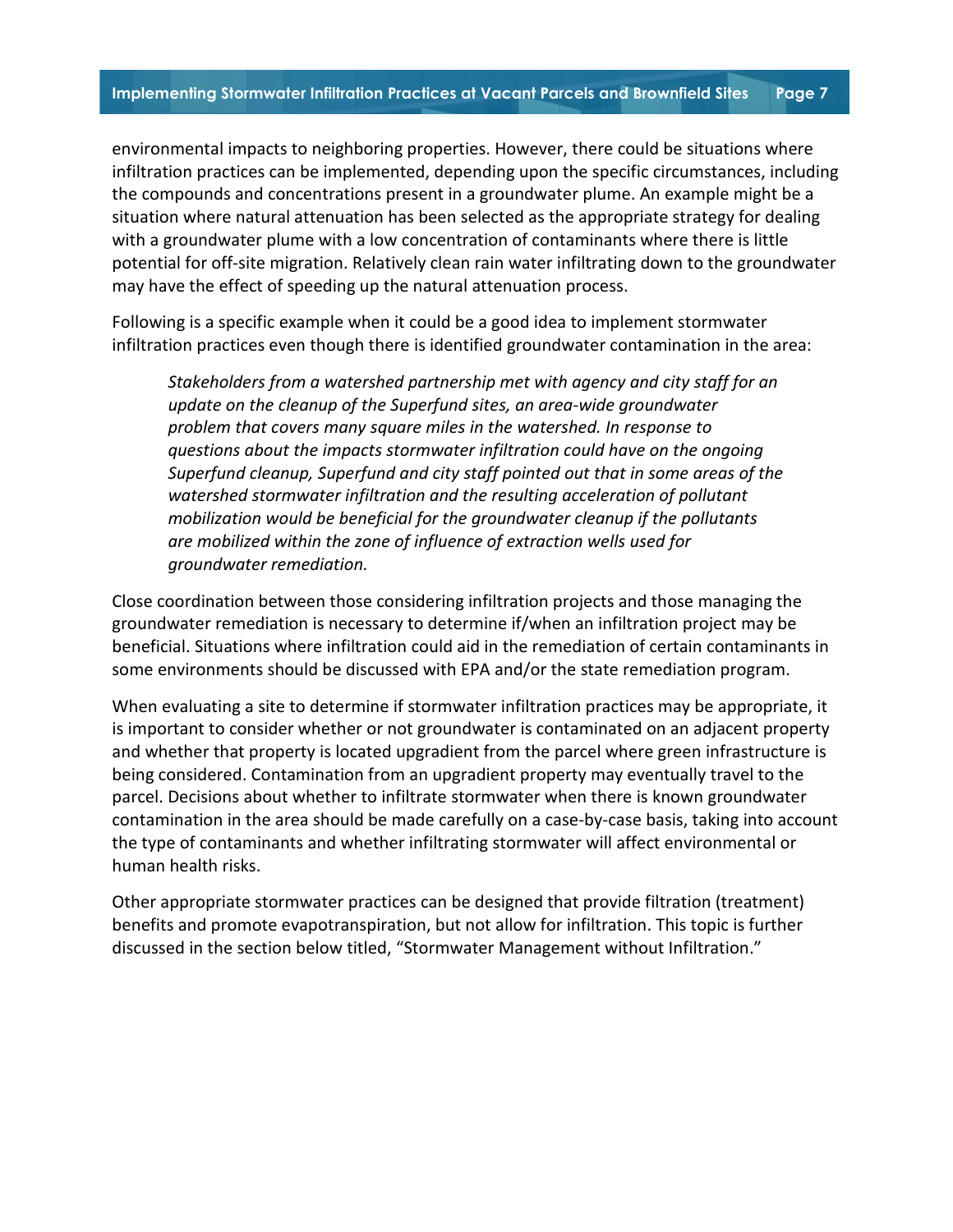**Implementing Stormwater Infiltration Practices at Vacant Parcels and Brownfield Sites Page 8** 

#### **3. Are areas or parts of the property not impacted?**

Often the entire brownfield property is not impacted or problematic material can be relocated to create an area that is not impacted by contamination. In planning to implement stormwater management at a brownfield site, the volume, location and thickness of contaminated areas should be reviewed. If an area of the site is not impacted or can be remediated to remove the contaminants, it may be appropriate to plan infiltration practices in such areas (see example at right). At this case study site, impervious surfaces -- barriers to exposure and to limit downward movement of contaminants in the soil as a result of rainfall and infiltration -- are placed over the areas with contamination and green infrastructure practices are located in other uncontaminated areas of the site.

## **4. Are there State standards I can refer to as a guide in making decisions about infiltration practices?**

Many states have developed soil concentration standards for various compounds for the soil to groundwater leaching pathway. See for example Tables1 and 2 below. Standards are continuously being updated and vary from state to state. Where soil standards/criteria have been established, such standards can be helpful in evaluating whether infiltration practices may be suitable at a particular site.

However, it should be noted that in most cases the standards were developed based on typical rainfall amounts entering the soil profile. The standards as established generally do not take into account the relatively larger amounts of water that would move through the soil if infiltration practices are installed.

| <b>Chemical</b><br>(Organics) | Soil Type I<br>(mg/kg) | Soil Type II<br>(mg/kg) | Soil Type III<br>(mg/kg) |
|-------------------------------|------------------------|-------------------------|--------------------------|
| Benzene                       | 0.017                  | 0.0090                  | 0.015                    |
| Toluene                       | 6.8                    | 4.1                     | 7.7                      |
| Ethylbenzene                  | 12                     | 7.9                     | 16                       |
| <b>Total Xylenes</b>          | 156                    | 96                      | 191                      |
| Styrene                       | 0.46                   | 0.37                    | 0.62                     |
| Naphthalene                   | 0.27                   | 0.28                    | 0.36                     |
| n-Hexane                      | 121                    | 111                     | 104                      |

#### **Table I: Generic Leach-Based Soil Values for Organic Chemicals Ohio EPA Derived Leach-Based Soil Values**



*Example redevelopment plan using green infrastructure while placing barriers over contaminated soils.*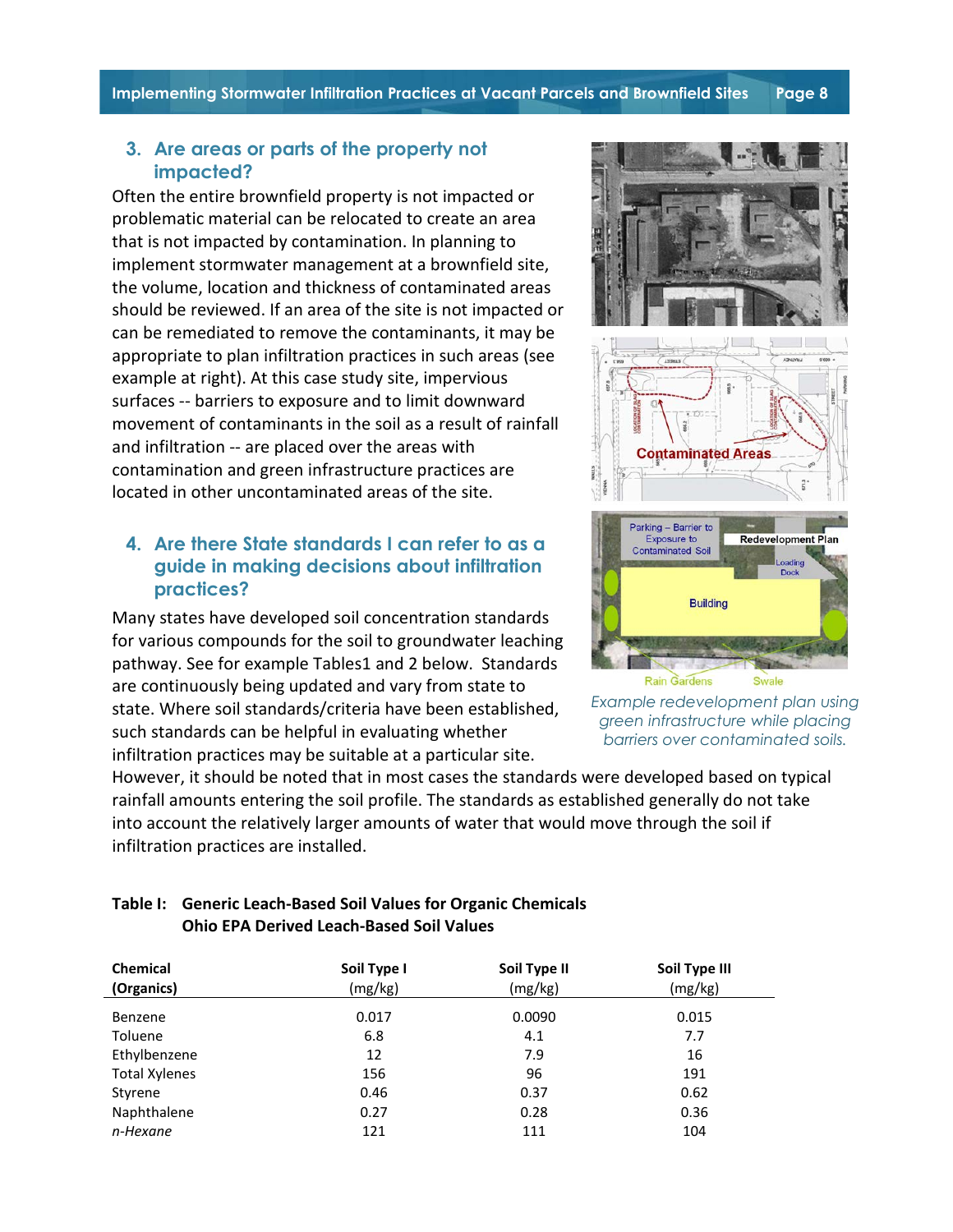**Implementing Stormwater Infiltration Practices at Vacant Parcels and Brownfield Sites Page 9** 

| Methyl Ethyl Ketone      | 1.8    | 1.8    | 1.8    |
|--------------------------|--------|--------|--------|
| Phenol                   | 1.1    | 1.1    | 1.2    |
| Carbon Tetrachloride     | 0.25   | 0.25   | 0.28   |
| 1,2-Dichloroethane       | 0.0030 | 0.0020 | 0.0030 |
| 1,1,1-Trichloroethane    | 1.2    | 0.74   | 1.3    |
| Vinyl Chloride           | 0.0090 | 0.0050 | 0.012  |
| 1,1-Dichloroethene       | 0.28   | 0.10   | 0.24   |
| cis-1,2-Dichloroethene   | 0.12   | 0.070  | 0.12   |
| trans-1,2-Dichloroethene | 0.41   | 0.23   | 0.40   |
| Trichloroethene          | 0.036  | 0.023  | 0.048  |
| Tetrachloroethene        | 0.15   | 0.11   | 0.27   |
|                          |        |        |        |

#### **Table 2: Generic Leach-Based Soil Values for Inorganic Chemicals Ohio EPA Derived Leach-Based Soil Values**

| <b>Leach-based Value</b>            | <b>Leach-based Value</b>       |
|-------------------------------------|--------------------------------|
| for sources $\geq \frac{1}{2}$ acre | for sources $\frac{1}{2}$ acre |
| (mg/kg)                             | (mg/kg)                        |
| 3.6                                 | 7.2                            |
| 3                                   | 6                              |
| 56,000                              | 110,000                        |
| 57                                  | 114                            |
| 21                                  | 42                             |
| 56                                  | 113                            |
| 89                                  | 178                            |
| 12                                  | 23                             |
| 182                                 | 363                            |
| 2.15                                | 4.3                            |
| 3120                                | 6240                           |
| $1.5\,$                             | 3.0                            |
| 130                                 | 65                             |
| 44,000                              | 88,000                         |
|                                     |                                |

Notes on Tables 1 and 2:

1. Source:<http://www.epa.ohio.gov/portals/30/vap/docs/sec-g-att.pdf>

2. mg/kg – milligram of compound per kilogram of soil (by dry weight). Soil Type I is clean sand and gravel. Soil Type II is silty sand. Soil Type III is till/clay.

3. Values provided are examples only. Check the applicable requirements and criteria in your State. To learn more about practices in other states, the following website provides links to State brownfield programs: [http://www.epa.gov/brownfields/state\\_tribal/state\\_map.htm.](http://www.epa.gov/brownfields/state_tribal/state_map.htm)

4. Risk-based models/calculations can be used in some situations to provide information for decision-making about clean-up and re-use of brownfield sites. See for exampl[e http://www.deq.state.ok.us/factsheets/land/SiteCleanUp.pdf](http://www.deq.state.ok.us/factsheets/land/SiteCleanUp.pdf) and/or [http://www.nj.gov/dep/srp/guidance/rs/igw\\_intro.htm.](http://www.nj.gov/dep/srp/guidance/rs/igw_intro.htm) Appropriate soil concentrations are calculated using standardized equations or models taking into account site-specific information. In certain situations allowable soil concentrations are calculated using computer models designed for modeling vadose zone contaminant migration based on relatively more extensive site-specific information on soil types, site conditions, and local climate. One of the factors normally considered in a risk-based model/analysis is the likelihood that groundwater could become contaminated. A model/analysis will oftentimes use regional rainfall data and site and soil characteristics to evaluate if it is likely contaminants will leach and groundwater could be at risk. It may be possible to adapt these methods to evaluate if implementation of infiltration practices at a brownfield site will pose a significant risk to groundwater resources. In adapting a model/method for this purpose, it will be important to take into account the fact that more stormwater would be draining through the soil if there are engineered infiltration practices, vs. what amounts would be draining through the soil just from precipitation falling on the site.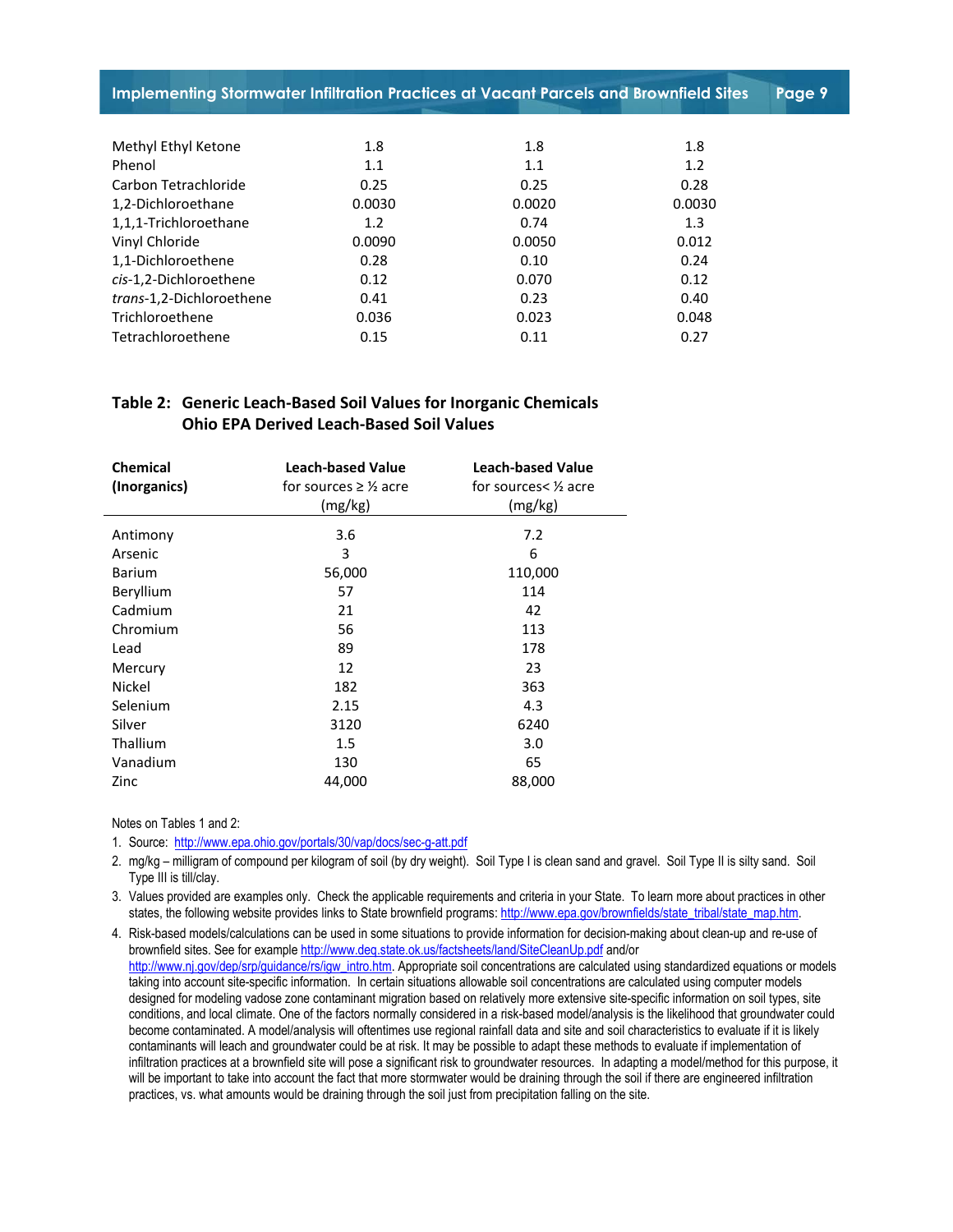## **5. Will infiltration interfere with required remediation?**

Decision-making about infiltration practices at a brownfield property should take into account any remedial actions planned for the site. For example, vertical barriers planned to keep contamination from moving laterally could be negatively impacted by installing infiltration practices nearby and increasing the pressure differential on the side where infiltration is increased. Increased hydraulic pressure on a vertical barrier could increase leakage through the barrier and reduce the effectiveness of the barrier over time.

Stormwater infiltration practices could in some situations also interfere with a soil vapor extraction system (SVE, see <http://www.epa.gov/oust/cat/sve1.htm> or [http://www.frtr.gov/matrix2/section4/4-7.html\)](http://www.frtr.gov/matrix2/section4/4-7.html). Such systems are commonly installed to reduce the vapor pressure beneath buildings to evacuate any vapor risk that may be caused by contaminants beneath the building. Increased infiltration can increase the moisture content of the vadose zone, raise the groundwater table, and reduce the size of the vadose zone. These



*Soil vapor extraction system schematic.*

changes can prevent the SVE system from operating properly and may result in high volumes of condensate from the vapor collected, which is commonly contaminated and requires proper handling, treatment and disposal.

The planning and design of infiltration and stormwater management practices needs to be integrated with the overall site design and remediation planning at a brownfield property.

## **6. How does the site interact with other sites or land uses nearby?**

Some brownfield sites are located near sensitive areas such as wellhead (public water supply) protection zones, rivers, lakes, fens, or wetlands. Where a site is near an area that is relatively more sensitive in terms of potential health risks or ecological risk, the need to protect these areas should be considered in making determinations about implementation of infiltration practices. For example, at a site immediately upgradient of a wetland or fen that is dependent on shallow groundwater inputs, an extra margin of safety may be appropriate in deciding whether to implement infiltration practices.



*Too much stormwater routed into a forested wetland can harm the trees. Implementing infiltration practices upstream of the wetland may help protect it. (photo credit: Center for Watershed Protection)*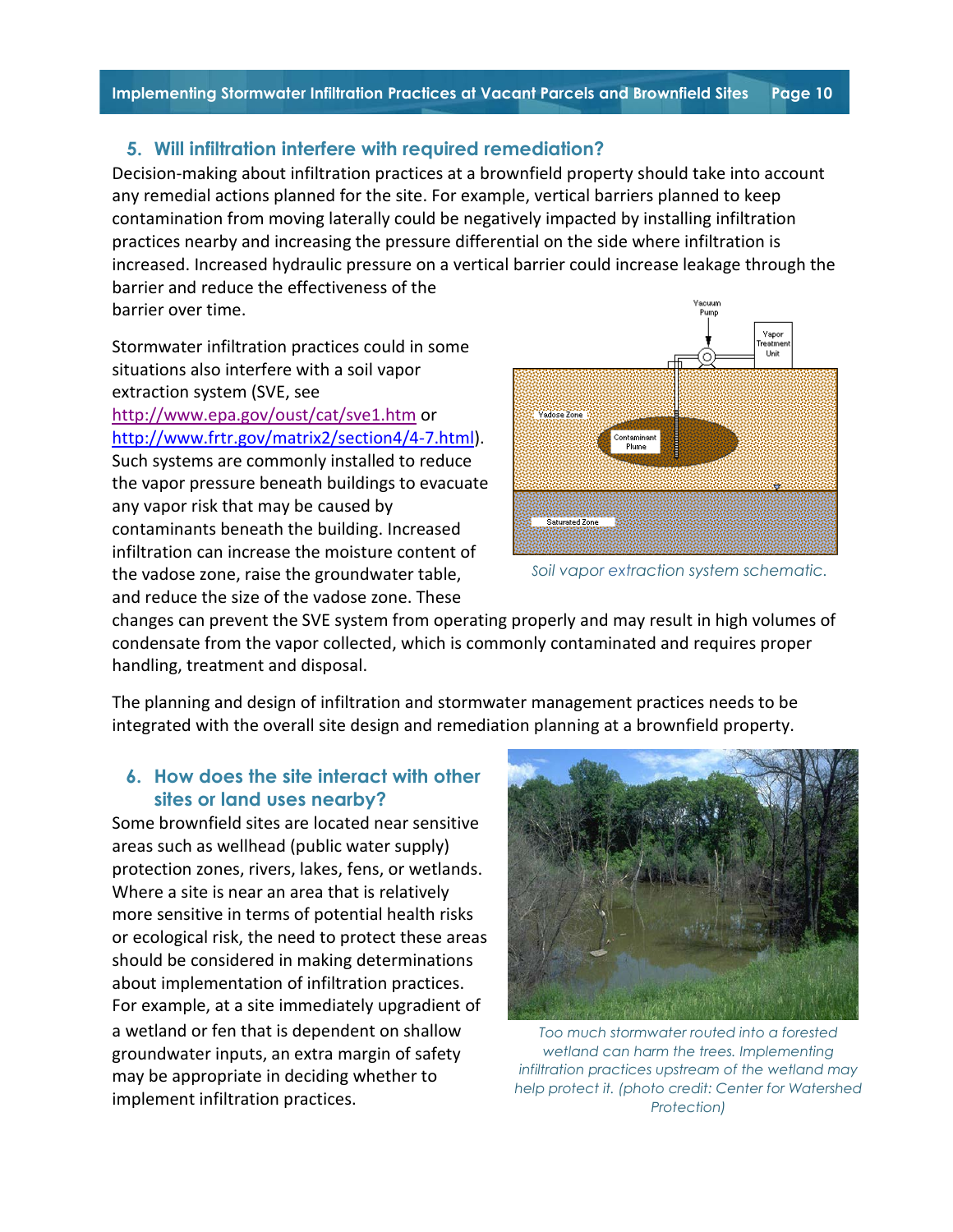Land use and site activities in or near areas where stormwater will drain to infiltration practices also should be evaluated. Some post-redevelopment land uses or site activities may present relatively greater risks than others. For example, if stormwater will be running off from a nearby gas station or industrial loading area and potentially draining to an infiltration practice, implementing the infiltration practice in this situation could present relatively greater risks to groundwater. Runoff from potentially contaminated areas should be routed to appropriate stormwater facilities which may include oil and water separators and other treatment facilities which do not encourage infiltration. Implementing an infiltration practice where the run-on may include dissolved contaminants is not advisable.

Understanding how the site will be redeveloped or reused in the future may affect decisionmaking regarding when infiltration may be appropriate or where practices should be located. For example, if the site will be used for above-ground petroleum storage tanks and dispensing fuel, this future use of the site should be taken into account in the evaluation of the appropriateness of implementing infiltration practices. For situations where there are aboveground tanks a spill prevention, countermeasure and control (SPCC) plan may be needed. SPCC plans provide for secondary containment and/or operational procedures and precautions to ensure that a spill is prevented and controlled in the event of a release. Installing infiltration practices in areas that could be impacted by a potential release, as identified in a SPCC plan, is generally not recommended.

# **Stormwater Management without Infiltration**

When contaminants are present but at concentrations sufficiently low that they do not adversely affect site re-uses or cause risks to public health, stormwater management approaches that filter or treat stormwater, or which store and reuse stormwater, may be more appropriate vs. infiltration practices. In situations where infiltration would not be advisable, site planning and alternative BMP designs often can be used to achieve stormwater management goals.



*Rain Garden with liner and underdrain. Designs such as this allow for filtration and evapotranspiration, but prevent infiltration into subsoils.*

There are many methods to incorporate stormwater management at a brownfield site without directly infiltrating stormwater into the underlying soils. Typically a green infrastructure practice with plants, e.g., a rain garden, is used as a bioretention or *bioinfiltration* practice. The stormwater is treated or filtered by the soil and the plants, some water goes back into the air through evapotranspiration, and most of the water infiltrates into the soil. An alternative design that can be used when there is contamination present in subsoils is a rain garden with an impermeable liner and an underdrain or overflow pipe to convey excess water to a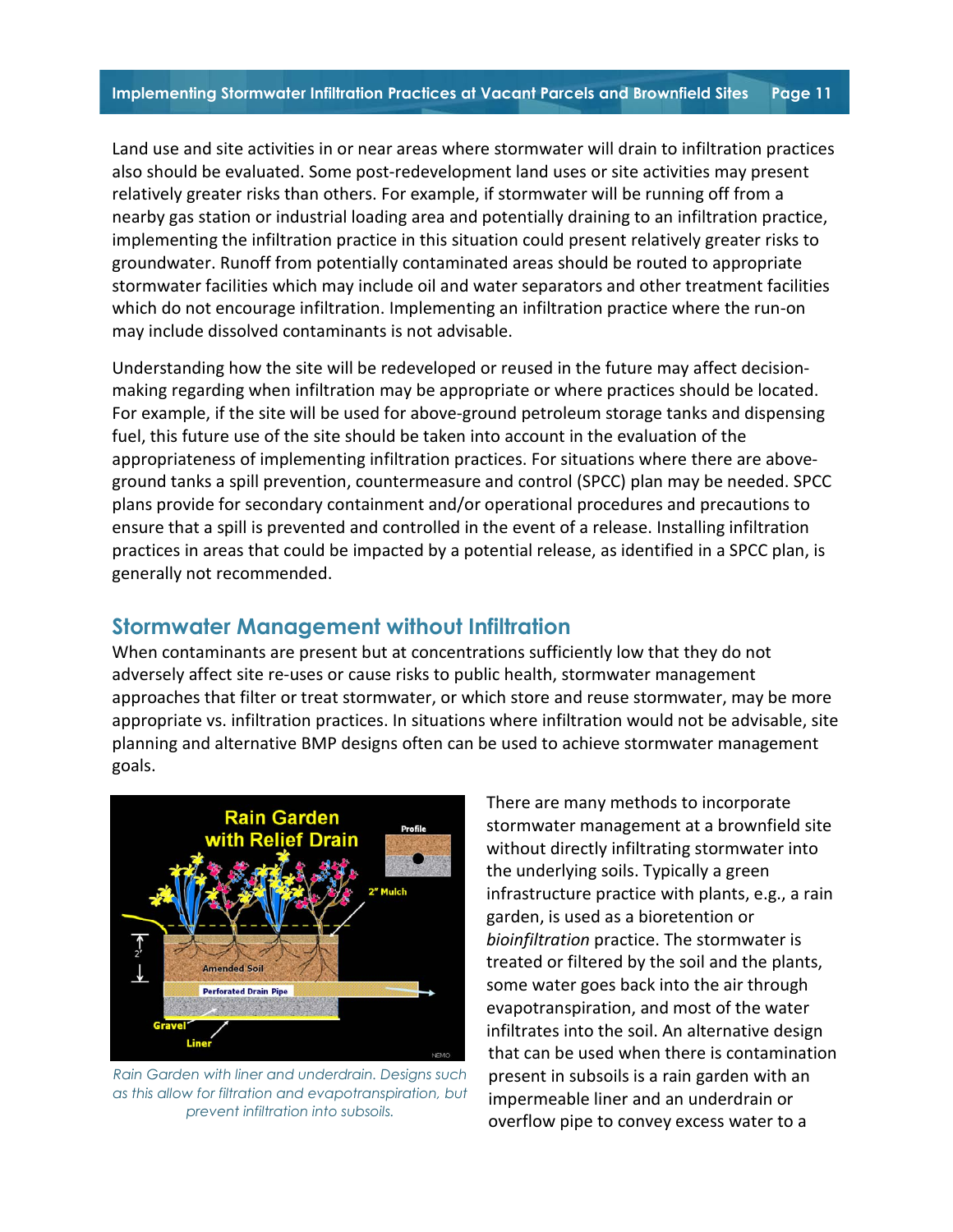nearby storm sewer or point of discharge. This type of practice can be thought of as *biofiltration*. The plants and soil perform filtration and treatment functions, some evapotranspiration will occur, and the water that is conveyed to the sewer system or receiving water is cleaned. However, the water will not infiltrate through the contaminated soil toward the groundwater.

Green roofs and cisterns for rainwater harvesting can also be used at sites where there are contaminants of concern in the soil. These stormwater management practices help reduce the amount of runoff soaking into the ground or running off site, and can provide corollary benefits. For example, green roofs can help reduce urban heat island effects, and because they serve as an insulation layer can help reduce energy costs for a building. Using a cistern can provide water conservation benefits; stormwater that is collected during rain events can be used during dry weather periods to irrigate lawns and gardens, thereby helping to conserve potable water.

### **Summary**

Stormwater infiltration practices can provide important benefits where implementation of such practices is feasible and environmentally protective. Benefits can include decreased stormwater infrastructure costs, increased groundwater recharge, and decreased stormwater runoff. Infiltration can be considered at infill redevelopment sites, vacant parcels, and brownfield sites, but care must be taken to evaluate the potential for stormwater infiltration to mobilize contaminants and contaminate groundwater. The decision tree presented on the following page is a graphical representation of the process for evaluating the potential to implement infiltration practices at a vacant parcel or brownfield site.

The identification of the location and size of the area where contaminant concentrations represent an unacceptable risk is crucial to the application of stormwater BMPs. The prior uses of a site and other information gathered through site assessments can provide valuable information for making decisions about the site suitability for infiltration practices. Where contaminants were or are present, soil testing can provide another layer of information valuable for decision-making.

Successful implementation of stormwater management and infiltration practices at brownfield sites requires careful planning. Stormwater management planning and implementation should be integrated with site investigation, State approvals, the selection of clean-up approaches and techniques, and the design and engineering of site improvements. Locating infiltration practices so that they do not mobilize contaminants requires a collaborative effort by team members responsible for delineating and defining the contamination, remedial engineering, site planning, and site design. At sites where infiltration practices are not advisable, it may be possible to use green infrastructure practices such as green roofs and biofiltration designs to manage stormwater and also protect groundwater.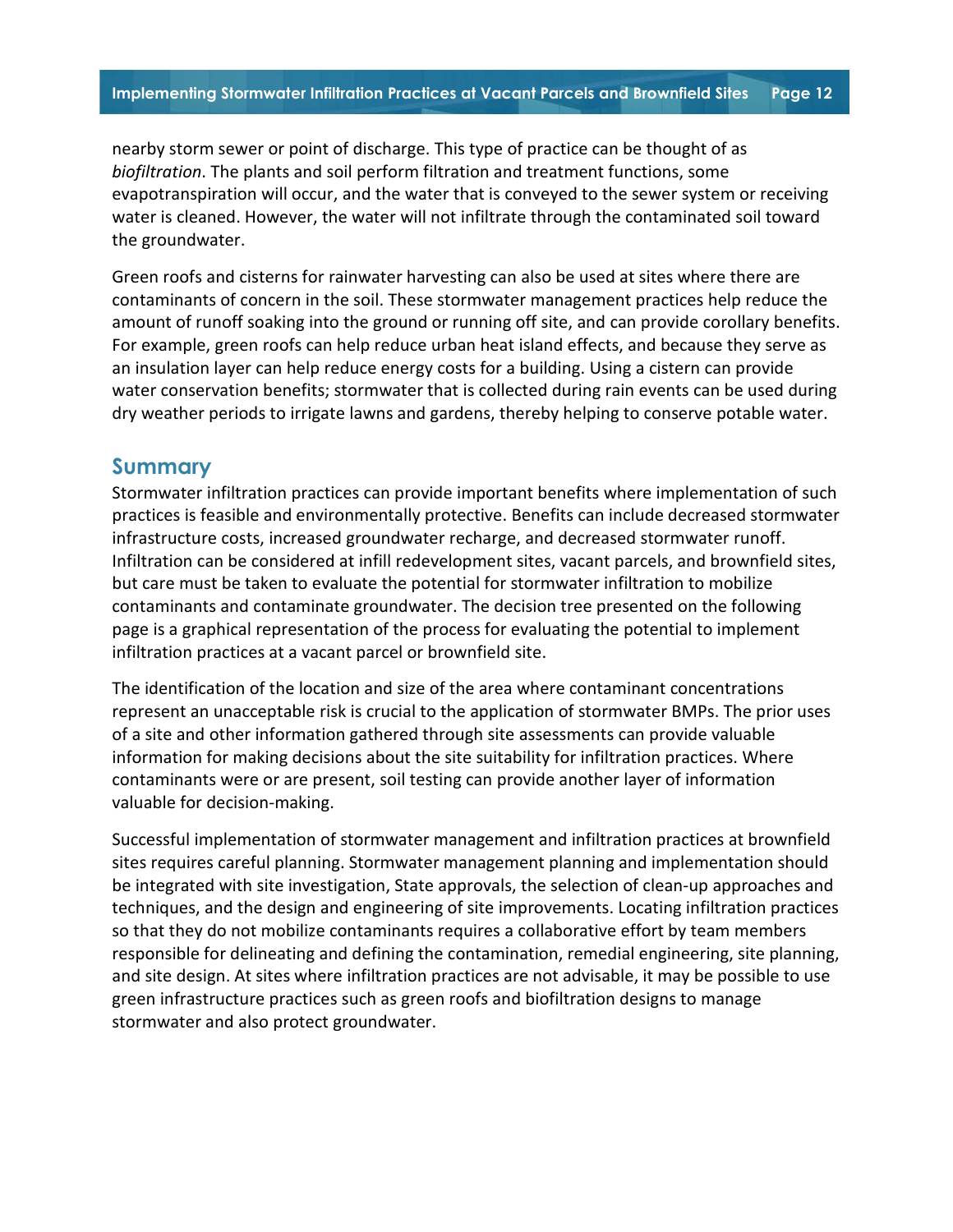#### Decision Flowchart for the Use of Stormwater Infiltration at Brownfield Sites